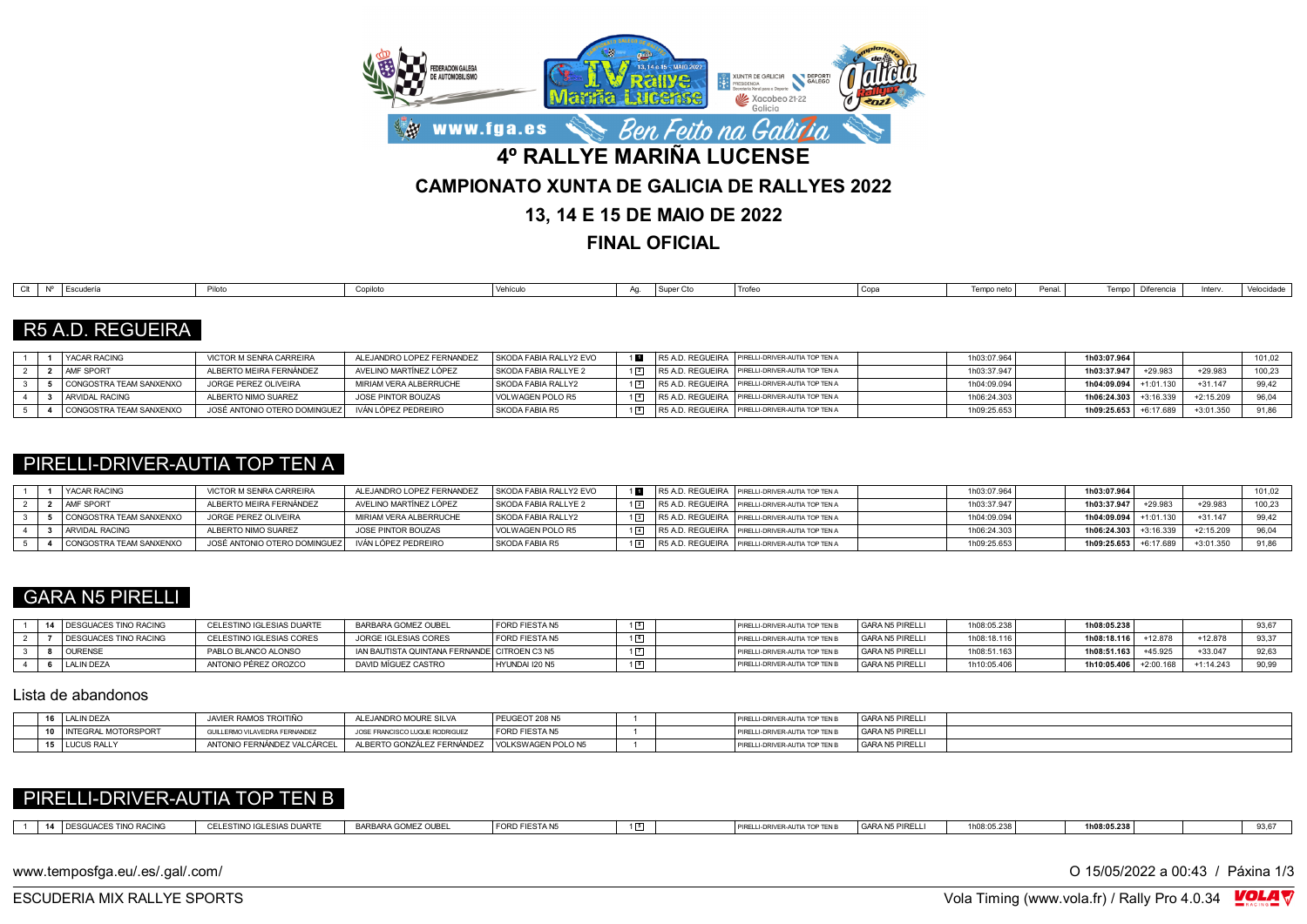

**FINAL OFICIAL**

| Clt | <b>NO</b> | Escudería             | Piloto                    | Copiloto                                     | Vehículo               | Aa.            | Super Cto | Trofeo                         | <b>UU</b> u     | Tempo neto  | Penal |                         | Tempo   Diferencia | Interv.     | Velocidade |
|-----|-----------|-----------------------|---------------------------|----------------------------------------------|------------------------|----------------|-----------|--------------------------------|-----------------|-------------|-------|-------------------------|--------------------|-------------|------------|
|     |           |                       |                           |                                              |                        |                |           |                                |                 |             |       |                         |                    |             |            |
|     |           | DESGUACES TINO RACING | CELESTINO IGLESIAS CORES  | JORGE IGLESIAS CORES                         | FORD FIESTA N5         | 16             |           | PIRELLI-DRIVER-AUTIA TOP TEN B | GARA N5 PIRELLI | 1h08:18.116 |       | 1h08:18.116             | $+12.878$          | $+12.878$   | 93,37      |
|     |           | <b>OURENSE</b>        | PABLO BLANCO ALONSO       | IAN BAUTISTA QUINTANA FERNANDE CITROEN C3 N5 |                        | $1\sqrt{7}$    |           | PIRELLI-DRIVER-AUTIA TOP TEN B | GARA N5 PIRELLI | 1h08:51.163 |       | 1h08:51.163             | $+45.925$          | $+33.047$   | 92.63      |
|     |           | YACAR RACING          | JOSÉ MANUEL LAMELA LOJO   | NÉSTOR CASAL VILAR                           | I CITROËN DS3 R3T      | 2 <sub>1</sub> |           | PIRELLI-DRIVER-AUTIA TOP TEN B |                 | 1h09:56.267 |       | 1h09:56.267 +1:51.029   |                    | $+1:05.104$ | 91,19      |
|     |           | LALIN DEZA            | ANTONIO PÉREZ OROZCO      | DAVID MÍGUEZ CASTRO                          | HYUNDAI I20 N5         |                |           | PIRELLI-DRIVER-AUTIA TOP TEN B | GARA N5 PIRELLI | 1h10:05.406 |       | 1h10:05.406             | $+2:00.168$        | $+9.139$    | 90,99      |
|     |           | PONTEVEDRA 1984 TEAM  | GUILLERMO MARTINEZ SEDANO | <b>IGNACIO SAYANS RIVEIRO</b>                | <b>FORD FIESTA R2T</b> | $3\sqrt{9}$    |           | PIRELLI-DRIVER-AUTIA TOP TEN B |                 | 1h15:38.418 |       | $1h15:38.418$ +7:33.180 |                    | $+5:33.012$ | 84.32      |
|     |           | 12 MIÑO               | PEDRO REIJA DIAZ          | DAISY GONZALEZ FERNANDEZ                     | PEUGEOT 306 GTI        | 25             |           | PIRELLI-DRIVER-AUTIA TOP TEN B |                 | 1h16:49.612 |       | 1h16:49.612 +8:44.374   |                    | $+1:11.194$ | 83.01      |

#### Lista de abandonos

| 11   TERRA DO EUME     | SANTIAGO PERMUY RODRIGUEZ     | ALVARO CASAS RODRIGUEZ                         | BMW E36        |  | PIRELLI-DRIVER-AUTIA TOP TEN B |                 |
|------------------------|-------------------------------|------------------------------------------------|----------------|--|--------------------------------|-----------------|
| 16   LALIN DEZA        | JAVIER RAMOS TROITIÑO         | ALEJANDRO MOURE SILVA                          | PEUGEOT 208 N5 |  | PIRELLI-DRIVER-AUTIA TOP TEN B | GARA N5 PIRELLI |
| 10 INTEGRAL MOTORSPORT | GUILLERMO VILAVEDRA FERNANDEZ | JOSE FRANCISCO LUQUE RODRIGUEZ                 | FORD FIESTA N5 |  | PIRELLI-DRIVER-AUTIA TOP TEN B | GARA N5 PIRELLI |
| 15 LUCUS RALLY         | ANTONIO FERNÁNDEZ VALCÁRCEL   | ALBERTO GONZÁLEZ FERNÁNDEZ IVOLKSWAGEN POLO N5 |                |  | PIRELLI-DRIVER-AUTIA TOP TEN B | GARA N5 PIRELLI |

### PIRELLI-DRIVER-AUTIA TOP TEN C

|  | I RVS MOTORSPORT               | DAVID RIVAS FUENTES        | JOSE VIEITEZ FERRADANS    | CITROEN C2R2 MAX        | 3 <sub>1</sub> | PIRELLI-DRIVER-AUTIA TOP TEN C | 1h10:43.843 | $+10.000$ . | 1h10:53.843           |             |             | 89,96 |
|--|--------------------------------|----------------------------|---------------------------|-------------------------|----------------|--------------------------------|-------------|-------------|-----------------------|-------------|-------------|-------|
|  | PONTEVEDRA 1984 TEAM           | DANIEL MONTOTO MATO        | MAIKEL MARQUEZ RODRIGUEZ  | PEUGEOT 208 R2          | $2\sqrt{2}$    | PIRELLI-DRIVER-AUTIA TOP TEN C | 1h11:16.186 |             | 1h11:16.186           | $+22.343$   | $+22.343$   | 89.49 |
|  | CONGOSTRA TEAM SANXENXO        | RAUL MARTINEZ TORRES       | BRUNO PEREZ FERNANDEZ     | CITROËN C2 GT           | 3 <sup>3</sup> | PIRELLI-DRIVER-AUTIA TOP TEN C | 1h12:27.223 |             | 1h12:27.223           | $-1:33.380$ | $+1:11.037$ | 88.02 |
|  | 25   TERRA DO EUME             | IVÁN VÁZQUEZ CASTRO        | DIEGO VÁZQUEZ CASTRO      | FORD FIESTA R2          | $3\sqrt{4}$    | PIRELLI-DRIVER-AUTIA TOP TEN C | 1h12:51.125 |             | 1h12:51.125 +1:57.282 |             | $+23.902$   | 87.54 |
|  | I SARRIA MOTOR                 | RUBÉN LÓPEZ LÓPEZ          | DAMIAN OUTON VEIGA        | PEUGEOT 208 R2          | $3\sqrt{5}$    | PIRELLI-DRIVER-AUTIA TOP TEN C | 1h13:31.958 |             | 1h13:31.958 +2:38.115 |             | $+40.833$   | 86,73 |
|  | PONTEVEDRA 1984 TEAM           | ADRIAN REGUEIRA SOUTO      | SERGIO FERNÁNDEZ IGLESIAS | <b>CITROËN SAXO VTS</b> | 3 <sup>6</sup> | PIRELLI-DRIVER-AUTIA TOP TEN C | 1h13:48.521 |             | 1h13:48.521 +2:54.678 |             | $+16.563$   | 86,41 |
|  | <b>BERBERECHO</b>              | JAVIER FIRAS MARIÑO        | ÁLVARO GARCÍA AGRA        | CITROËN SAXO VTS        | 3 <sup>8</sup> | PIRELLI-DRIVER-AUTIA TOP TEN C | 1h15:30.370 |             | 1h15:30.370 +4:36.527 |             | $+1:41.849$ | 84.46 |
|  | <b>I DESGUACES TINO RACING</b> | BENITO PUCEIRO RADIO       | CHRISTOPHER TELMO DIAZ    | FORD FIESTA R2          | $3\sqrt{10}$   | PIRELLI-DRIVER-AUTIA TOP TEN C | 1h16:07.980 |             | 1h16:07.980 +5:14.137 |             | $+37.610$   | 83.77 |
|  | CUNTIS V.T.                    | MIGUEL ÁNGEL CAEIRO VILLAR | ALEJANDRO HERMIDA GARCÍA  | FORD FIESTA R2          | $3\sqrt{11}$   | PIRELLI-DRIVER-AUTIA TOP TEN C | 1h17:19.257 |             | 1h17:19.257 +6:25.414 |             | $+1:11.277$ | 82.48 |

#### Lista de abandonos

|  | DESGUACES TINO RACING | FRANCISCO JAVIER VILLAR SUEIRO | JOSE SOUTO SOBRADO | I CITROËN SAXO VTS |  | PIRELLI-DRIVER-AUTIA TOP TEN C |  |
|--|-----------------------|--------------------------------|--------------------|--------------------|--|--------------------------------|--|
|  | SIROCO NARON          | DANIEL GANDOY PIÑEIRO          | MARIA SUEIRA PICOS | PEUGEOT 106        |  | PIRELLI-DRIVER-AUTIA TOP TEN C |  |
|  | 28   SURCO            | ISAAC DURÁN VARELA             | HUGO VARELA VALLE  | PEUGEOT 208 R2     |  | PIRELLI-DRIVER-AUTIA TOP TEN C |  |

# VOLANTE F.G.A.

| $\sim$ | È CLUB RALLY CORUÑA         | TO IR SANTOS SOLER                                         | SAUL PENSADO RIVEIRO     | 106 G I<br>PEUGEUT | LANIE F.G.A     | 1h18:46.914 | 1h18:46.914 |                       |           | $  -$<br>ווא |
|--------|-----------------------------|------------------------------------------------------------|--------------------------|--------------------|-----------------|-------------|-------------|-----------------------|-----------|--------------|
|        | 44 PONT<br>FVEDRA 1984 TEAM | <b>OS ESTEVEZ</b><br>MAGARIÑOS E<br><b>MANILIE</b><br>๚๛๚๛ | ÁLVARO ARGIBAY RODRÍGUEZ | PEUGEOT 206 XS     | I VOLANIE F.G./ | 1h23:56.398 | 1h23:56.398 | $+5.00A84$<br>J.UY.40 | +5:09.484 | 7 ບ.ສຕ       |

www.temposfga.eu/.es/.gal/.com/ **O 15/05/2022** a 00:43 / Páxina 2/3

VolaSoftControlPdf ESCUDERIA MIX RALLYE SPORTS Vola Timing (www.vola.fr) / Rally Pro 4.0.34